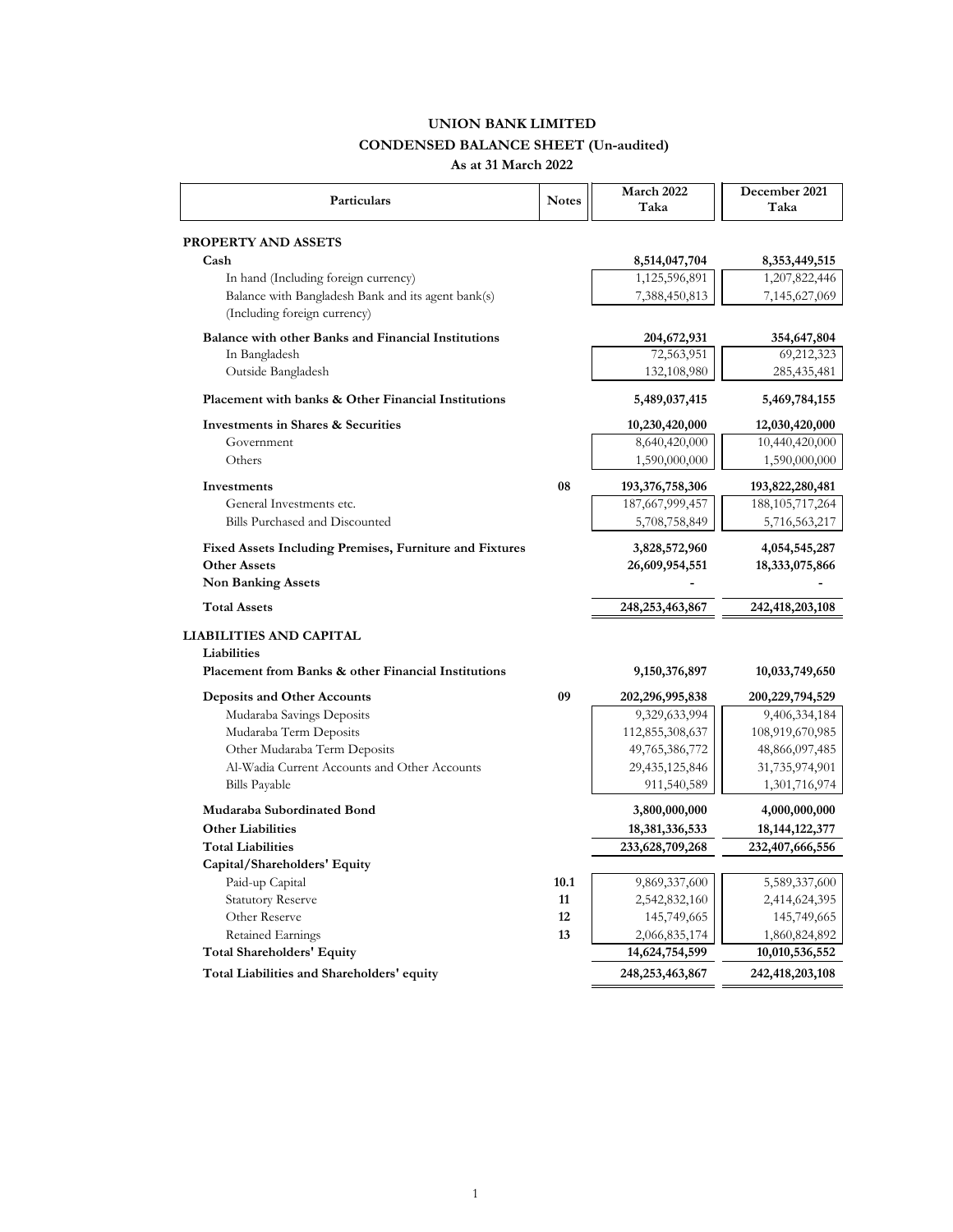# **UNION BANK LIMITED CONDENSED BALANCE SHEET (Un-audited)**

**As at 31 March 2022**

|  | <b>Particulars</b> | March 2022<br>Taka | December 2021<br>Taka |
|--|--------------------|--------------------|-----------------------|
|--|--------------------|--------------------|-----------------------|

#### **OFF- BALANCE SHEET ITEMS**

#### **Contingent Liabilities**

| Total                           | 10,968,603,045           | 10,393,460,922   |
|---------------------------------|--------------------------|------------------|
| Other Contingent Liabilities    | $\overline{\phantom{0}}$ | -                |
| Bills for Collection            | 3,234,004,015            | 3, 148, 551, 768 |
| Irrecoverable Letters of Credit | 2,960,905,491            | 2,757,426,735    |
| Letters of Guarantee            | 2,485,760,033            | 1,897,210,885    |
| Acceptances and Endorsements    | 2,287,933,506            | 2,590,271,534    |
|                                 |                          |                  |

#### **Other Commitments**

**Total** 

Documentary credits and short term trade related transactions Forward assets purchased and forward deposits placed Undrawn note issuance and revolving underwriting facilities Undrawn formal standby facilities, credit lines and other commitments Claims against the bank not acknowledged as debt Other-Commitments

 **10,968,603,045 10,393,460,922**

**Contingent Liabilities Total Off -Balance Sheet Items Including** 

**Company Secretary Chief Financial Officer Managing Directors** 

 **Director Director**

**Place: Dhaka, Bangladesh** Date: 28 April 2022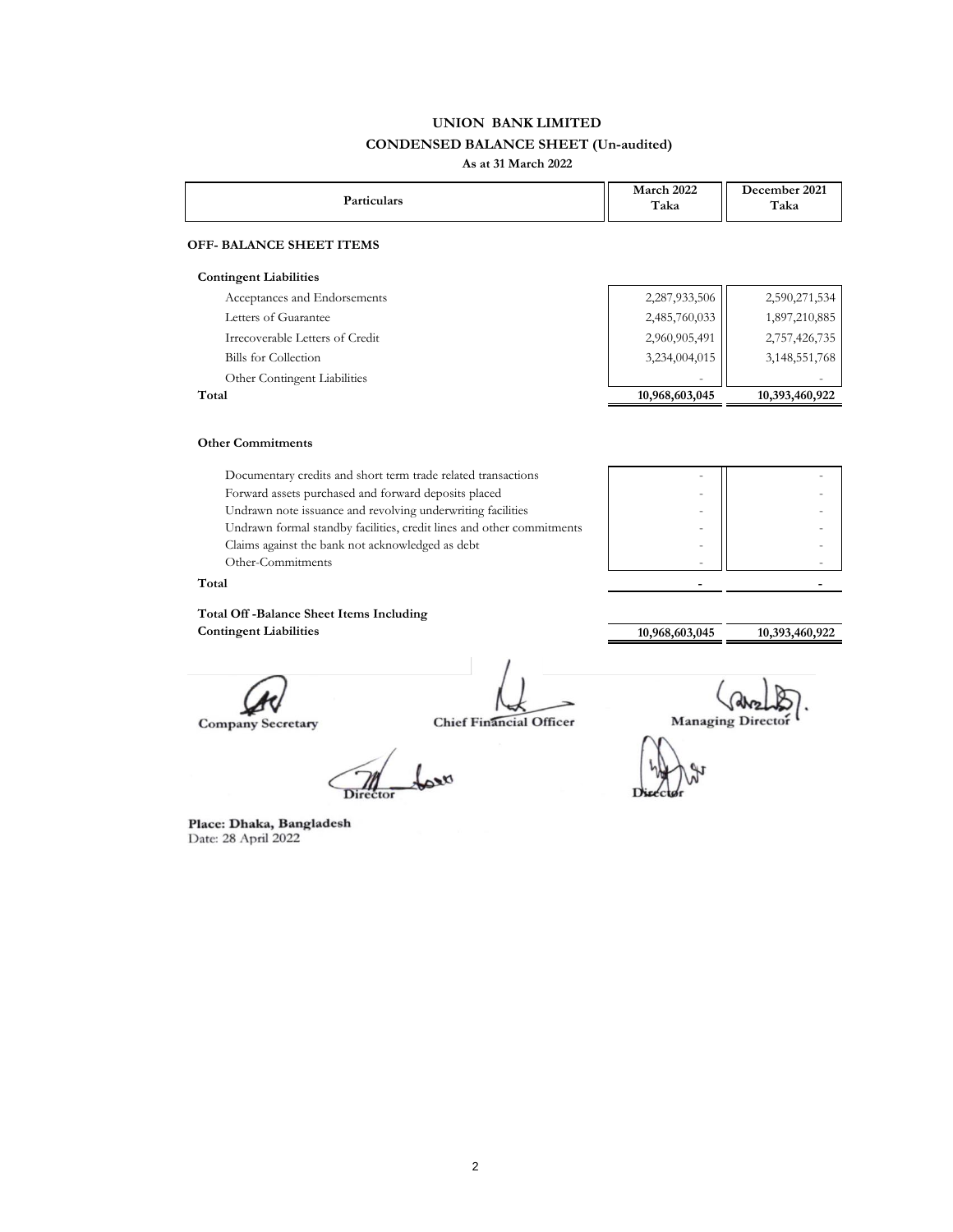# **UNION BANK LIMITED CONDENSED PROFIT AND LOSS ACCOUNT (Un-audited)**

#### **For the Period (Q-1) ended 31 March 2022**

| Particulars                                                | Jan'22 to Mar'22 | Jan'21 to Mar'21         |
|------------------------------------------------------------|------------------|--------------------------|
|                                                            | Taka             | Taka                     |
| Investments Income                                         | 4,617,638,898    | 4,409,823,206            |
| Profit Paid on Deposits                                    | (3,342,176,992)  | (3,346,489,245)          |
| <b>Net Investment Income</b>                               | 1,275,461,906    | 1,063,333,961            |
| Income from Investment in Shares and Securities            | 78,161,407       | 4,853,340                |
| Commission, Exchange and Brokerage                         | 105,723,784      | 63,935,017               |
| Other Operating Income                                     | 15,051,777       | 28,535,600               |
|                                                            | 198,936,968      | 97,323,957               |
| <b>Total Operating Income</b>                              | 1,474,398,874    | 1,160,657,918            |
| <b>Operating Expenses</b>                                  |                  |                          |
| Salary and Allowances                                      | 376,556,432      | 311,003,254              |
| Rent, Taxes, Insurances, Electricity etc.                  | 97,761,602       | 87,395,305               |
| Legal Expenses                                             | 714,015          | 317,900                  |
| Postage, Stamps, Telecommunication etc.                    | 6,664,693        | 6,434,088                |
| Stationery, Printings, Advertisements etc.                 | 9,487,987        | 7,782,162                |
| Chief Executives Salary and Fees                           | 3,459,750        | 3,295,500                |
| Auditors' Fees                                             | 86,250           | 86,250                   |
| Directors' Fees & Expenses                                 | 681,000          | 467,600                  |
| Shariah Supervisory Committee's Fees & Expenses            | 181,600          | 36,800                   |
| Depreciation and Repair of Bank's Assets                   | 68,752,871       | 55, 172, 745             |
| Zakat Expenses                                             | 13,634,664       | 13,808,814               |
| Other Expenses<br><b>Total Operating Expenses</b>          | 103,879,187      | 110,610,609              |
| Profit/(Loss) before Provision and tax                     | 681,860,051      | 596,411,027              |
| Provisions for Classified Investments                      | 792,538,823      | 564,246,891              |
| Provisions for Unclassified Investments                    | 150,000,000      | 50,000,000<br>50,000,000 |
| Provisions for Off Balance Sheet items                     | 1,000,000        |                          |
| Other Provisions                                           | 500,000          | 500,000                  |
| <b>Total Provisions</b>                                    | 151,500,000      | 100,500,000              |
| Total Profit/(Loss) before Tax                             | 641,038,823      | 463,746,891              |
| Provision for Income Tax                                   |                  |                          |
| Current Tax                                                | 301,553,106      | 225, 275, 896            |
| Deferred Tax (Income) / Expense                            | (1, 553, 106)    | (275,896)                |
|                                                            | 300,000,000      | 225,000,000              |
| Net Profit/(Loss) after Tax                                | 341,038,823      | 238,746,891              |
|                                                            |                  |                          |
| Retained Earnings from Previous Year                       | 1,860,824,892    | 1,452,381,266            |
| Add: Net Profit/(Loss) after Tax                           | 341,038,823      | 238,746,891              |
| Profit available for Appropriation                         | 2,201,863,715    | 1,691,128,157            |
| Appropriations:                                            |                  |                          |
| <b>Statutory Reserve</b><br>General Reserve                | 128, 207, 765    | 92,749,378               |
| Start-up Fund                                              | 3,410,388        | 2,387,469                |
| CSR Fund                                                   | 3,410,388        | 2,387,469                |
| <b>Stock Dividend</b><br>Cash Dividend                     |                  |                          |
| Retained earnings                                          | 2,066,835,174    | 1,593,603,841            |
|                                                            | 2,201,863,715    | 1,691,128,157            |
| Earnings Per Share (EPS)                                   | 0.35             | 0.24                     |
|                                                            |                  |                          |
|                                                            |                  |                          |
|                                                            |                  |                          |
| <b>Chief Financial Officer</b><br><b>Company Secretary</b> |                  | <b>Managing Direct</b>   |
|                                                            |                  |                          |
|                                                            |                  |                          |
|                                                            |                  |                          |
| <b>Director</b>                                            |                  |                          |

Place: Dhaka, Banglade Date: 28 April 202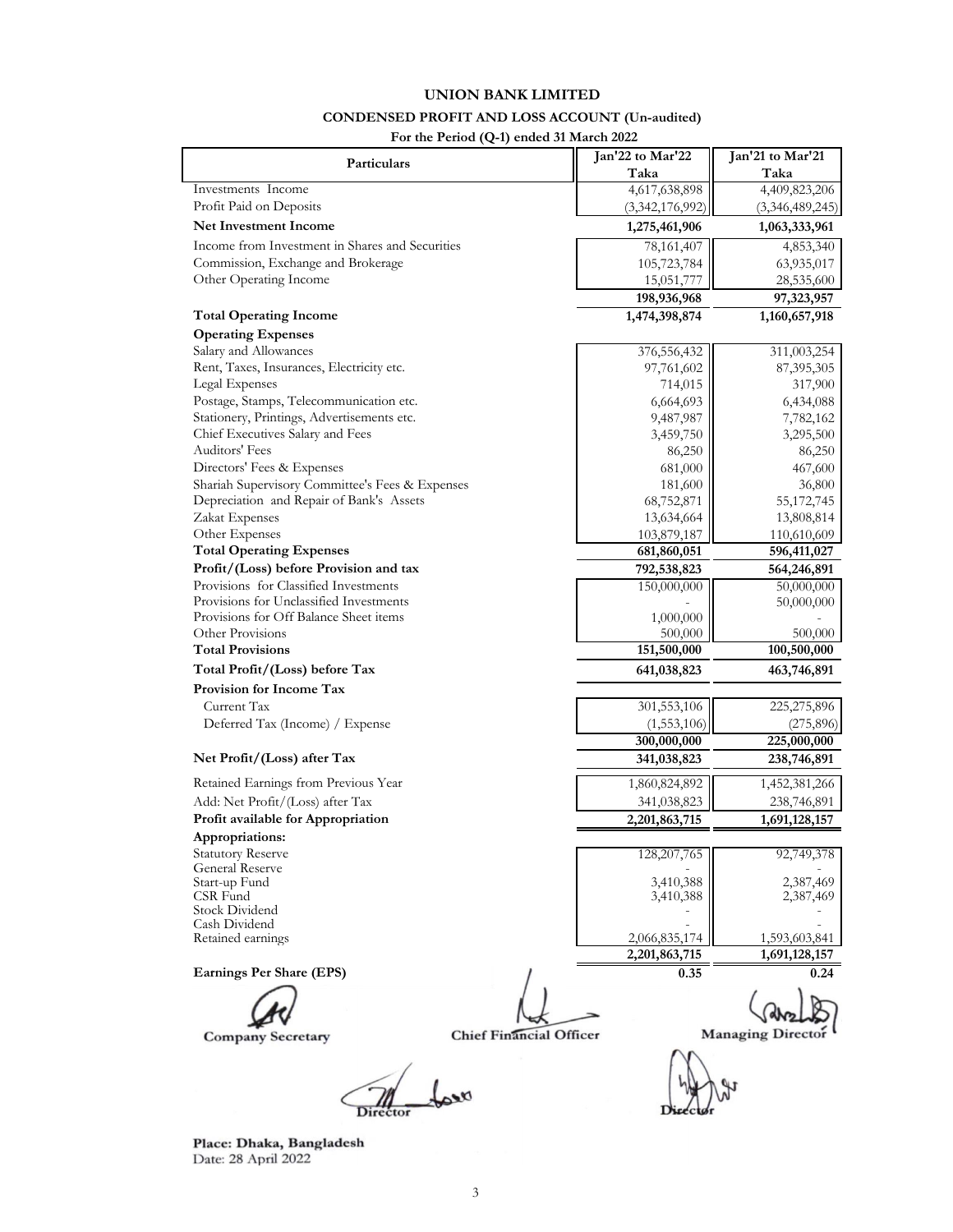# **UNION BANK LIMITED**

# **CONDENSED CASH FLOW STATEMENT**

**For the period (Q-1) ended 31 March 2022**

| Particulars                                                                |                                                                   | Jan'22 to Mar'22 | Jan'21 to Mar'21    |
|----------------------------------------------------------------------------|-------------------------------------------------------------------|------------------|---------------------|
|                                                                            |                                                                   | Taka             | Taka                |
| A. Cash Flow from Operating Activities                                     |                                                                   |                  |                     |
| Investments income receipts                                                |                                                                   | 4,581,951,073    | 4,491,061,524       |
| Profit paid on deposit                                                     |                                                                   | (3,298,035,401)  | (3,380,578,689)     |
| Fee and Commission receipts                                                |                                                                   | 105,723,784      | 63,935,017          |
| Payments to employees                                                      |                                                                   | (487, 304, 246)  | (363, 146, 668)     |
| Payments to suppliers                                                      |                                                                   | (9,487,987)      | (7, 782, 162)       |
| Income tax paid                                                            |                                                                   | (312, 357, 636)  | (273,509,865)       |
| Receipts from other operating activities                                   |                                                                   | 15,051,777       | 28,535,600          |
| Payments for other operating activities                                    |                                                                   | (251, 417, 360)  | (219, 157, 366)     |
|                                                                            | Operating Profit before changes in Operating Assets & Liabilities | 344,124,004      | 339, 357, 391       |
| Changes in Operating Assets & Liabilities                                  |                                                                   |                  |                     |
| (Increase)/ Decrease Investments to Customers                              |                                                                   | 445,522,175      | (10, 813, 619, 205) |
| (Increase)/ Decrease of Other Assets                                       |                                                                   | (4,432,509,933)  | 5,739,526,942       |
| Increase/ (Decrease) Deposits from Customers                               |                                                                   | 2,067,201,309    | 4,719,575,949       |
| Increase/ (Decrease) of Other Liabilities                                  |                                                                   | 237, 214, 156    | 720,110,277         |
|                                                                            |                                                                   | (1,682,572,293)  | 365,593,963         |
| <b>Net Cash Flow from Operating Activities</b>                             |                                                                   | (1,338,448,289)  | 704,951,354         |
| <b>B.</b> Cash Flow from Investing Activities                              |                                                                   |                  |                     |
| Payments to Investment in Shares and Securities                            |                                                                   | (1,800,000,000)  | (99, 958, 891)      |
| Purchases of Property, Plant and Equipment                                 |                                                                   | (28, 302, 382)   | (75, 838, 623)      |
| Net Cash Used in Investing Activities                                      |                                                                   | (1,828,302,382)  | (175, 797, 514)     |
| C. Cash Flow from Financing Activities                                     |                                                                   |                  |                     |
| Receipts from issuance of Mudaraba Subordinated Bond                       |                                                                   | (200,000,000)    |                     |
| Increase/(Decrease) in Share Capital                                       |                                                                   | 4,280,000,000    |                     |
| Increase/(Decrease) in Other reserve                                       |                                                                   |                  |                     |
| Increase/(Decrease) in Placement from Banks & other Financial Institutions |                                                                   | (883, 372, 753)  | 434,723,872         |
| Net Cash Flow from Financing Activities                                    |                                                                   | 3,196,627,247    | 434,723,872         |
|                                                                            |                                                                   |                  |                     |
| D. Net Increase/(Decrease) of Cash & Cash Equivalents (A+B+C)              |                                                                   | 29,876,576       | 963,877,712         |
| E. Add/(Less): Effect of Exchange Rate on Cash & Cash Equivalents          |                                                                   |                  |                     |
| F. Beginning Cash & Cash Equivalents                                       |                                                                   | 14,177,881,474   | 13, 146, 932, 377   |
| G. Ending Cash & Cash Equivalents (D+E+F)                                  |                                                                   | 14,207,758,050   | 14,110,810,089      |
| The above closing Cash and Cash Equivalents include:                       |                                                                   |                  |                     |
| In hand (Including foreign currency)                                       |                                                                   | 1,125,596,891    | 1,054,097,403       |
| Balance with Bangladesh Bank and its agent bank(s)                         |                                                                   | 7,388,450,813    | 6,903,953,590       |
| Balance with other Banks and Financial Institutions                        |                                                                   | 204,672,931      | 455,170,369         |
| Placement with banks & Other Financial Institutions                        |                                                                   | 5,489,037,415    | 5,697,588,727       |
|                                                                            |                                                                   | 14,207,758,050   | 14,110,810,089      |
|                                                                            |                                                                   |                  |                     |

**Company Secretary Chief Financial Officer Managing Director** 

Director<sub>1</sub>

ø  **Director**

Date: 28 April 202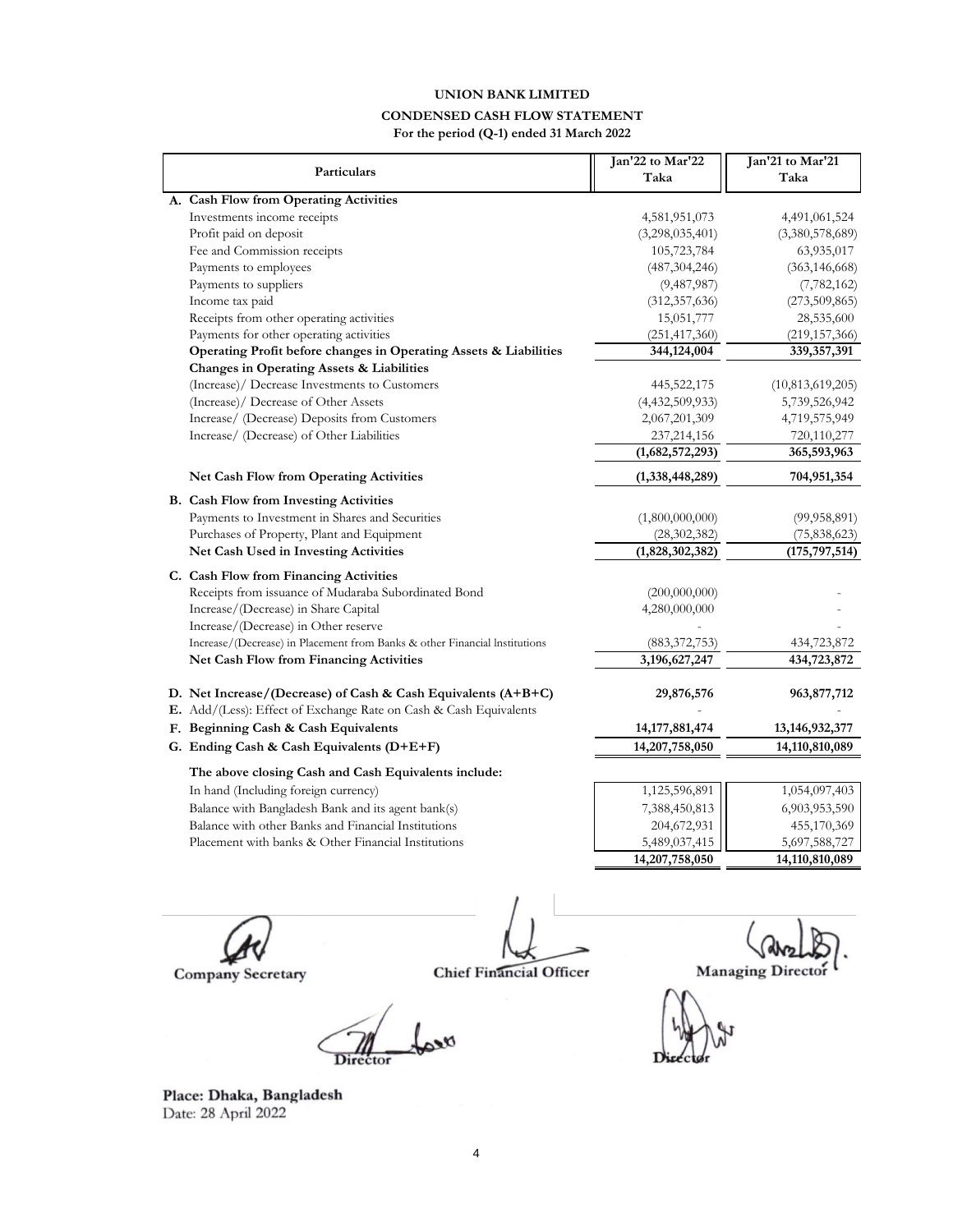## **UNION BANK LIMITED CONDENSED STATEMENT OF CHANGES IN EQUITY (Un-audited)**

#### **For the Period (Q-1) ended 31 March 2022**

| Particulars                                                 | Paid-up Capital          | <b>Statutory Reserve</b> | <b>Other Reserve</b> | <b>Retained Earnings</b> | Total          |
|-------------------------------------------------------------|--------------------------|--------------------------|----------------------|--------------------------|----------------|
|                                                             | Taka                     | Taka                     | Taka                 | Taka                     | Taka           |
| Balance as on 01 January 2022                               | 5,589,337,600            | 2,414,624,395            | 145,749,665          | 1,860,824,892            | 10,010,536,552 |
| Changes in Accounting Policy                                |                          |                          |                      |                          |                |
| <b>Restated Balance</b>                                     | 5,589,337,600            | 2,414,624,395            | 145,749,665          | 1,860,824,892            | 10,010,536,552 |
| Surplus/Deficit on account of revaluation of properties     |                          |                          |                      |                          |                |
| Surplus/Deficit on account of revaluation of investments    |                          |                          |                      |                          |                |
| Currency Translation Differences                            |                          |                          |                      |                          |                |
| Net Gains and Losses not Recognized in the Income Statement |                          |                          |                      |                          |                |
| Net Profit for the period                                   |                          |                          |                      | 341,038,823              | 341,038,823    |
| <b>Dividends</b>                                            |                          |                          |                      |                          |                |
| Stock                                                       |                          |                          |                      |                          |                |
| Cash                                                        |                          |                          |                      |                          |                |
| Transfer to Statutory Reserve                               |                          | 128, 207, 765            |                      | (128, 207, 765)          |                |
| Transfer to Start-up Fund                                   |                          |                          |                      | (3,410,388)              | (3,410,388.00) |
| Transfer to CSR Fund                                        |                          |                          |                      | (3,410,388)              | (3,410,388.00) |
| Issue of Share Capital during the period                    | 4,280,000,000            |                          |                      |                          | 4,280,000,000  |
| Balance as on 31 March 2022                                 | 9,869,337,600            | 2,542,832,160            | 145,749,665          | 2,066,835,174            | 14,624,754,599 |
| For the Period (Q-1) ended 31 March 2021                    |                          |                          |                      |                          |                |
| Balance as on 01 January 2021                               | 5,589,337,600            | 1,968,151,671            | 145,749,665          | 1,452,381,266            | 9,155,620,202  |
| Changes in Accounting Policy                                |                          |                          |                      |                          |                |
| <b>Restated Balance</b>                                     | 5,589,337,600            | 1,968,151,671            | 145,749,665          | 1,452,381,266            | 9,155,620,202  |
| Surplus/Deficit on account of revaluation of properties     |                          |                          |                      |                          |                |
| Surplus/Deficit on account of revaluation of investments    |                          |                          |                      |                          |                |
| Currency Translation Differences                            |                          |                          |                      |                          |                |
| Net Gains and Losses not Recognized in the Income Statement |                          |                          |                      |                          |                |
| Net Profit for the period                                   |                          |                          |                      | 238,746,891              | 238,746,891    |
| <b>Dividends</b>                                            |                          |                          |                      |                          |                |
| Stock                                                       |                          |                          |                      |                          |                |
| Cash                                                        |                          |                          |                      |                          |                |
| Transfer to Statutory Reserve                               |                          | 92,749,378               |                      | (92,749,378)             |                |
| Transfer to Start-up Fund                                   |                          |                          |                      | (2,387,469)              | (2,387,469)    |
| Transfer to CSR Fund                                        |                          |                          |                      | (2,387,469)              | (2,387,469)    |
| Issue of Share Capital during the period                    |                          |                          |                      |                          |                |
| Balance as on 31 March 2021                                 | 5,589,337,600            | 2,060,901,049            | 145,749,665          | 1,593,603,841            | 9,389,592,155  |
| <b>Chief Financial Officer</b><br><b>Company Secretary</b>  | <b>Managing Director</b> |                          | <b>Director</b>      |                          |                |

28 April 2022 **Place: Dhaka, Bangladesh**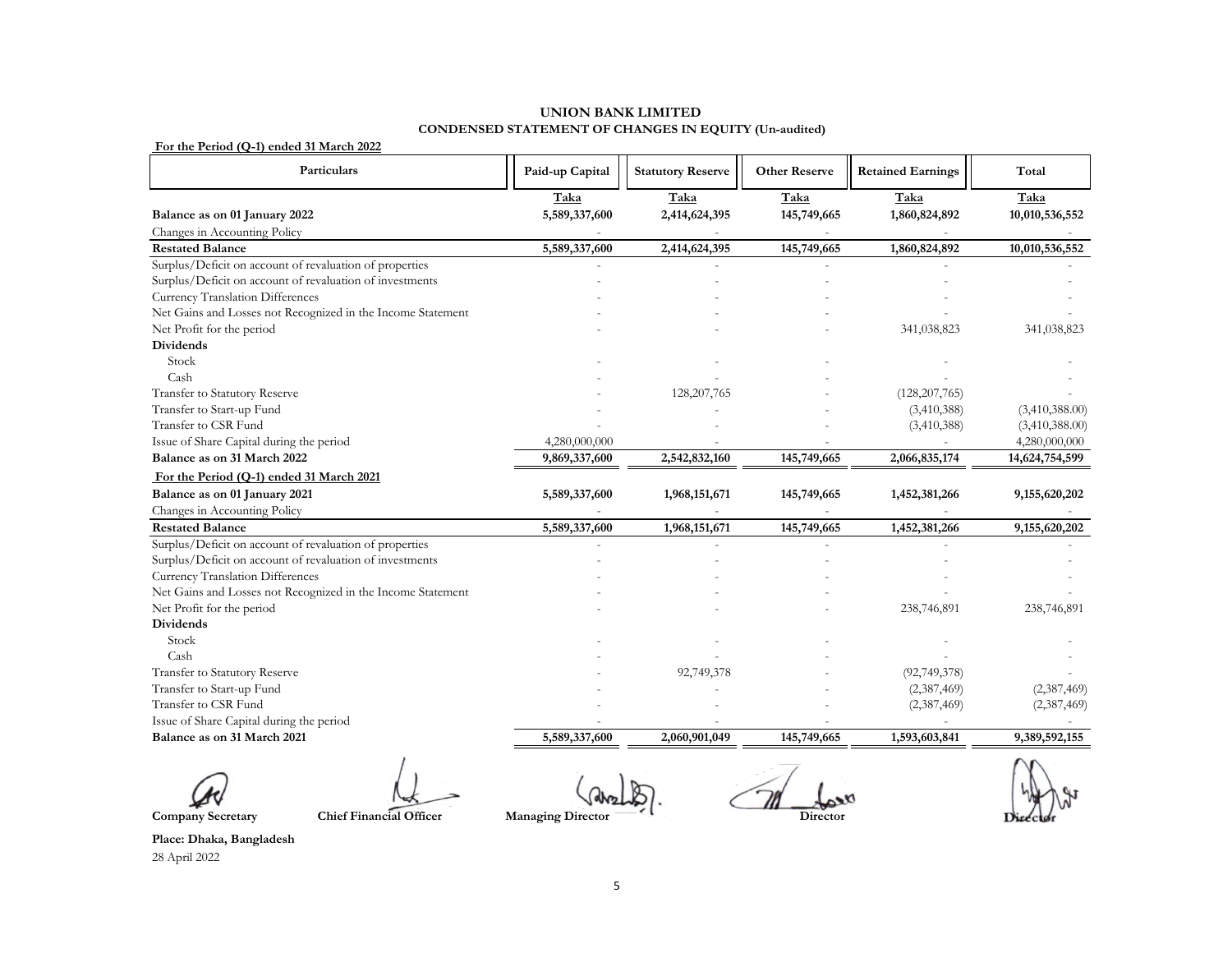#### **UNION BANK LIMITED**

## **SELECTIVE NOTES TO THE FINANCIAL STATEMENTS AS AT AND FOR THE PERIOD (Q-1) ENDED 31 MARCH 2022**

#### **1. Basis of Accounting**

The financial statements as at and for the period ended 31 March 2022 have been prepared in accordance with International Accounting Standard (IAS)-34 "Interim Financial Reporting", International Financial Reporting Standard, Income Tax Ordinance 1984, Bangladesh Bank Circulars, the Securities and Exchange Rules 1987 and other laws and rules applicable in Bangladesh.

#### **2 Accounting Policies**

In case of preparing these financial statements, the Accounting Policies which have been followed are same as applied in the financial statements of the Bank for preceding period.

#### **3 Cash and Cash Equivalent**

As per BRPD circular no. 15 dated November 09, 2009 and IAS-7, cash and cash equivalents include notes and coins in hand, balances lying with ATM, unrestricted balance held with Bangladesh Bank and its agent Bank and balance with other Banks and Financial Institutions. Cash flow statement is prepared principally in accordance with IAS 7 "Cash Flow Statement" and prescribed by BRPD circular no. 15 dated November 2009 and previous year figures have been rearranged wherever considered necessary.

#### **4 Property, Plant and Equipment**

#### **Depreciation on Property, Plant and Equipment**

As required in paragraph 43 of IAS 16-Property Plant and Equipment depreciation has been charged at the reducing balance method, except on motor vehicles and Computer Equipment on which straight-line method is applied. Depreciation on addition to fixed assets is charged when the asset is available for use and the charge of depreciation is ceased after the asset is sold out/disposed off/fully depreciated.

#### **5 Provisions**

#### **a) General Investments and Investments in Shares & Securities**

Provision for general investment and investment in shares & securities has been made as per directives of Bangladesh Bank issued from time to time. Provision for Investments and Shares & Securities including off-B/S items has been made of the Bank as follows:

| Particulars                                               | <b>Amount of Provision</b> |
|-----------------------------------------------------------|----------------------------|
| Unclassified Investment including Off Balance Sheet Items | 2,454,847,967              |
| Sub-Standard (SS)                                         | 89, 375, 334               |
| Doubtful (DF)                                             | 103,565,745                |
| Bad Loss (BL)                                             | 1,719,376,848              |
| Total Required Provision as on 31.03.2022                 | 4, 367, 165, 894           |
| Total Provision maintained as on 31.03.2022               | 4,935,654,000              |
| <b>Provision Excess/(Shortfall)</b>                       | 568,488,106                |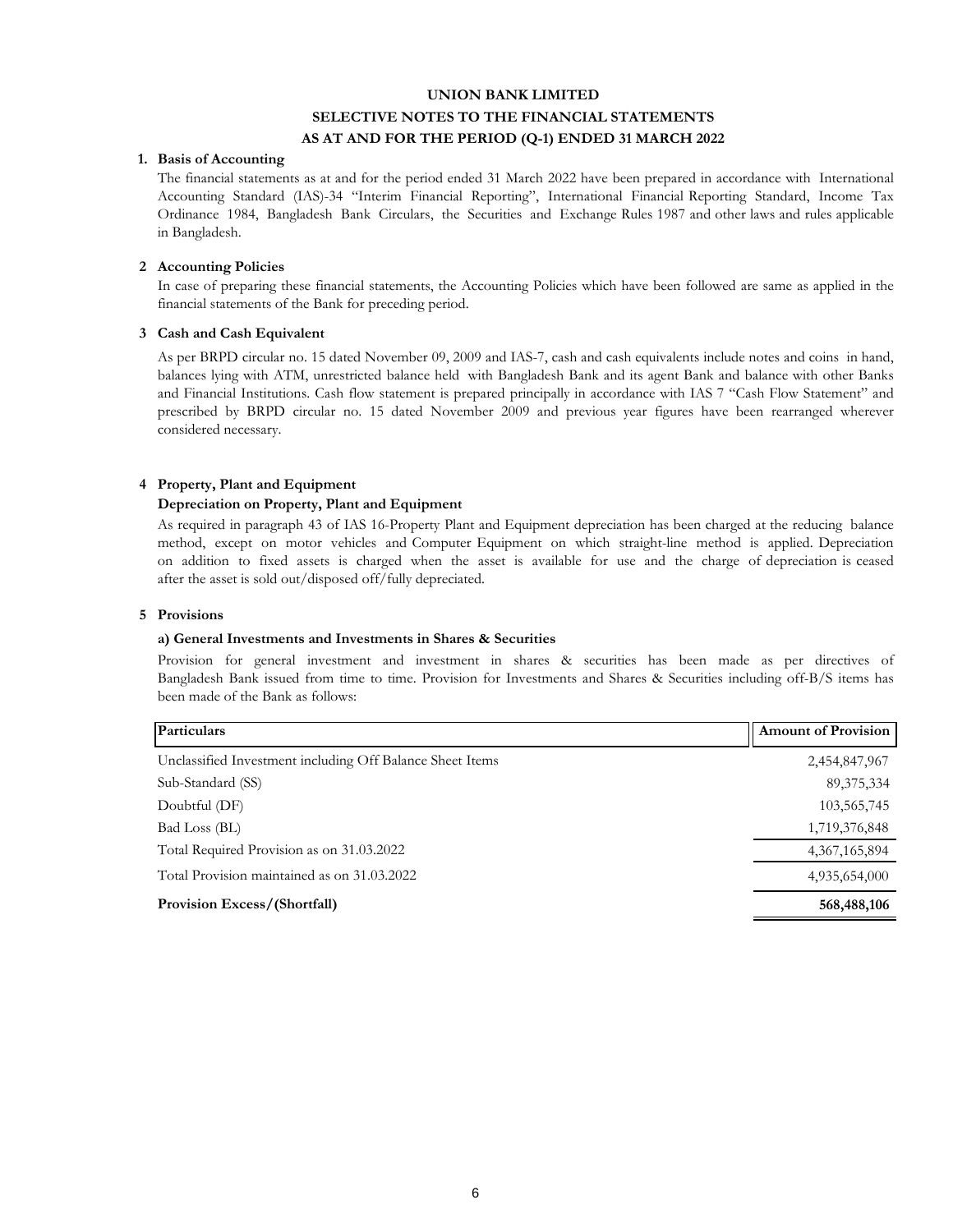**b) i) Taxation:** Provision for corporate current income tax has been made  $\omega$  37.50% as prescribed in the Finance Act 2021 of the accounting profit made by the Bank after considering some of the add backs to income and disallowances of expenditure as per income tax laws in compliance with IAS # 12: Income Taxes. Provision of current income tax has been made on taxable income of the Bank as follows:

| Particulars                      | Amount of Provision |
|----------------------------------|---------------------|
| Tax Provision on Business Income | 301,553,106         |
| Tax Provision on Capital Gain    |                     |
| Tax Provision on Other Income    |                     |
| <b>Total Provision</b>           | 301,553,106         |
|                                  |                     |

#### **b) i) Deferred Tax:**

Deferred tax is recognized in compliance with IAS 12 "Income Taxes" and BRPD Circular no. 11 dated 12 December 2011, providing for temporary differences between the carrying amounts of assets and liabilities for financial reporting purposes and amounts used for taxation purposes. Deferred tax is measured at the tax rates that are expected to be applied to the temporary differences when they reverse, based on the laws that have been enacted or substantively enacted by the date of balance sheet. Deferred tax assets and liabilities are offset as there is a legally enforceable right to offset current tax liabilities and assets, and they relate to income taxes levied by the same tax authority on the same taxable entity.

A deferred tax asset is recognized to the extent that it is probable that future taxable profits will be available against which the deductible temporary difference can be utilized. Deferred tax assets are reviewed at each date of balance sheet and are reduced to the extent that it is no longer probable that the related tax benefit will be realized.

| Particular                                       | <b>Accounting Base</b> | Tax Base      | Deductible<br>temporary difference |
|--------------------------------------------------|------------------------|---------------|------------------------------------|
| As on 31 March 2022                              |                        |               |                                    |
| Property, plant and equipment                    | 3,828,572,960          | 4,024,904,850 | 196,331,890                        |
| Deferred liability - Gratuity                    | 68,887,963             |               | 68,887,963                         |
|                                                  |                        |               | 265, 219, 853                      |
| Current tax rate                                 |                        |               | $37.50\%$                          |
| Deferred tax Asset at closing                    |                        |               | 99,457,445                         |
| Deferred tax Asset at beginning                  |                        |               | 97,904,339                         |
| Deferred tax income Recognized during the Period |                        |               | 1,553,106                          |

#### **6 Retirement Benefits of Employees**

Required in IAS # 19: Employee Benefit, provident fund and gratuity benefits are given to eligible employee of the bank in accordance with the locally registered rules and the entity shall disclose the amount recognized as an expense for defined contribution plan.

#### **7 Others**

Figures relating to previous year/period included in this period have been rearranged wherever considered necessary.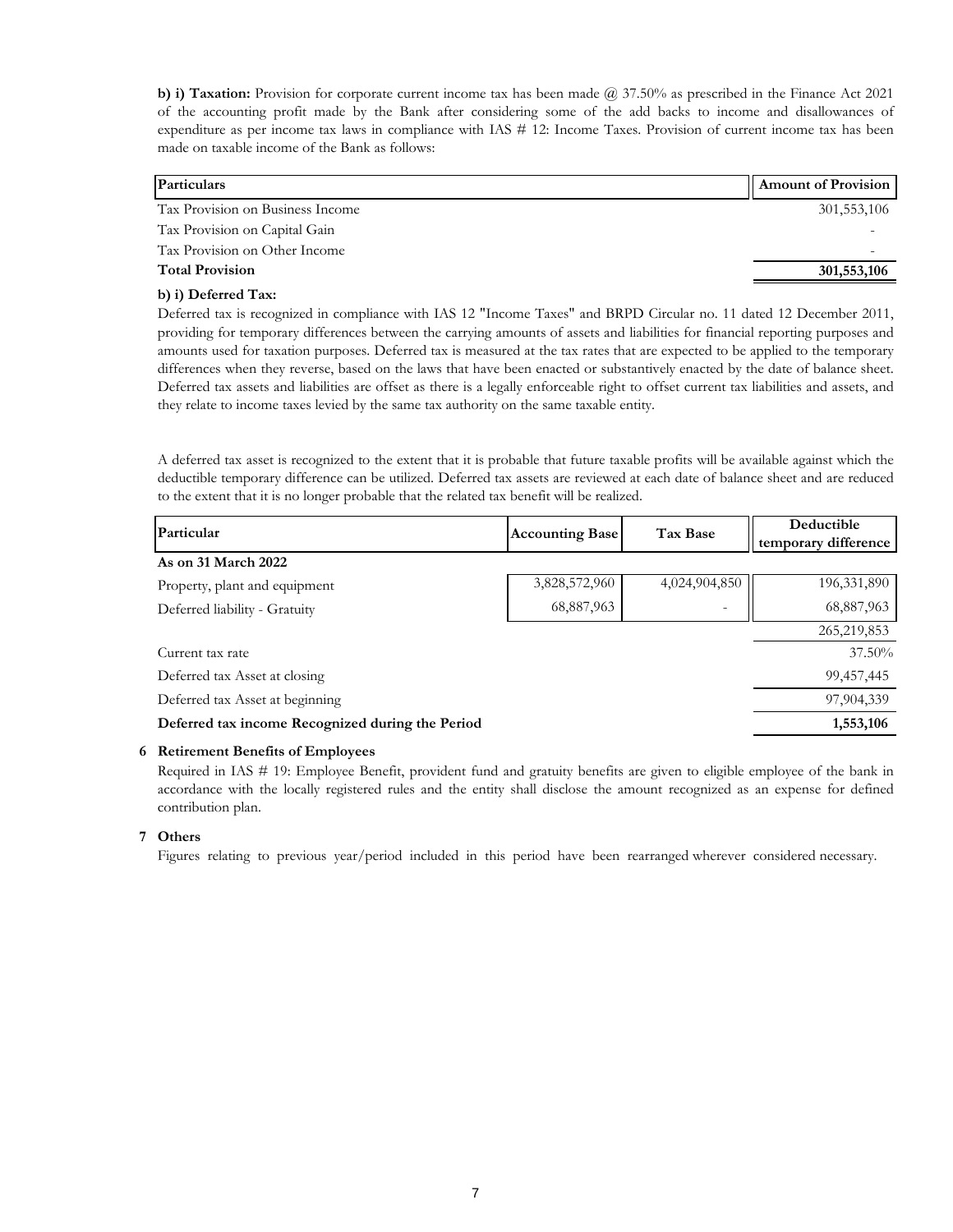|    |                                            | 31.03.2022<br>Taka | 31.12.2021<br>Taka |
|----|--------------------------------------------|--------------------|--------------------|
| 08 | <b>INVESTMENTS</b> (All Inside Bangladesh) |                    |                    |
|    | General Investments etc.                   | 187,667,999,457    | 188, 105, 717, 264 |
|    | Bills Purchased and Discounted             | 5,708,758,849      | 5,716,563,217      |
|    |                                            | 193,376,758,306    | 193,822,280,481    |

### **09 DEPOSITS AND OTHER ACCOUNTS**

|                                              | 202,296,995,838 | 200, 229, 794, 529 |
|----------------------------------------------|-----------------|--------------------|
| <b>Bills Payable</b>                         | 911,540,589     | 1,301,716,974      |
| Al-Wadia Current Accounts and Other Accounts | 29,435,125,846  | 31,735,974,901     |
| Other Mudaraba Term Deposits                 | 49,765,386,772  | 48,866,097,485     |
| Mudaraba Term Deposits                       | 112,855,308,637 | 108,919,670,985    |
| Mudaraba Savings Deposits                    | 9,329,633,994   | 9,406,334,184      |

### **09.1 Mudaraba Savings Deposits**

As per BRPD Circular No. 06, dated 24 June 2007, total saving bank deposits amount is bifurcated into:

| 9 % of total Mudaraba Savings Deposits             | 839,667,059              | 846,570,077        |
|----------------------------------------------------|--------------------------|--------------------|
| 91% of total Mudaraba Savings Deposits             | 8,489,966,935            | 8,559,764,107      |
|                                                    | 9,329,633,994            | 9,406,334,184      |
| <b>CAPITAL</b>                                     |                          |                    |
| <b>AUTHORISED CAPITAL</b>                          |                          |                    |
| 2,000,000,000 Ordinary Shares of Taka 10 each.     | 20,000,000,000           | 10,000,000,000     |
| Issued, Subscribed and Paid-Up Capital             |                          |                    |
| 986,933,760 Ordinary Shares of Taka 10 each issued | 9,869,337,600            | 5,589,337,600      |
| Category of shareholding as at 31 March 2022       |                          |                    |
| <b>Name of Category</b>                            | Percentage $\frac{0}{0}$ | Percentage $(\% )$ |
| Sponsors/Directors                                 | 56.50                    | 100.00             |
| Institutions                                       | 7.62                     |                    |
| Non-Resident Bangladeshi                           | 0.02                     |                    |
| General Public                                     | 35.86                    |                    |
|                                                    | 100.00                   | 100.00             |
|                                                    |                          |                    |

#### **10.3 Classification of Shareholders by holding position as at 31 March 2022**

| <b>Shareholding Range</b>   | No. of Shares | Percentage $(\% )$ |
|-----------------------------|---------------|--------------------|
| Less than 500 Shares        | 2,203,673     | 0.22               |
| 501 to 5000 Shares          | 187,503,329   | 19.00              |
| 5001 to 10,000 Shares       | 16,292,744    | 1.65               |
| 10,001 to 20,000 Shares     | 20,952,604    | 2.12               |
| 20,001 to 30,000 Shares     | 15,623,072    | 1.58               |
| 30,001 to 40,000 Shares     | 11,492,951    | 1.16               |
| 40,001 to 50,000 Shares     | 12,797,064    | 1.30               |
| 50,001 to 100,000 Shares    | 37,291,646    | 3.78               |
| 100,001 to 1,000,000 Shares | 91,178,588    | 9.24               |
| Over 1,000,001 Shares       | 591,598,089   | 59.94              |
|                             | 986,933,760   | 100.00             |